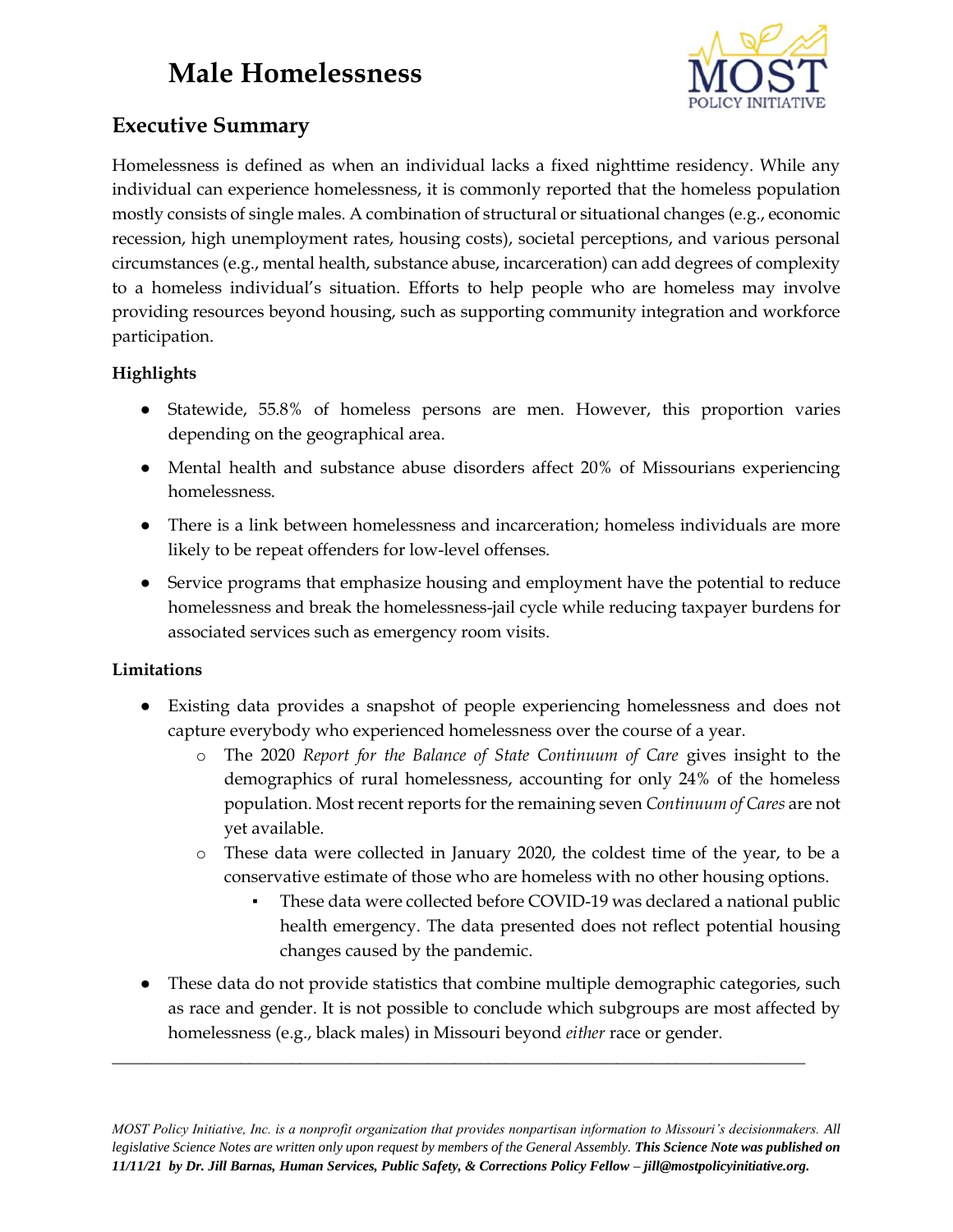## **Research Background**

For more general information on homelessness, please see the previously published Science Note: [Homelessness in Missouri.](https://mostpolicyinitiative.org/science-note/homelessness/)

#### **Male Homelessness in Missouri**

Between 2018 and 2020, homelessness in Missouri increased by approximately 11% to a total of 6,527 individuals experiencing homelessness.1,2 The most recent demographic data on homeless populations comes from the January 2020 *Balance of State Continuum of Care* (*CoC*).<sup>a</sup> This data indicates that rural homelessness accounts for 24% of the Missouri homeless population. These data do not include homelessness in urban areas. In the *Balance of State CoC*, rural homelessness increased by 16.5% from 2018 and equally affected males and females.<sup>3</sup> In terms of race and ethnicity, 16% were Black and 78% were White.<sup>3</sup> Given that 76% of the Missouri population experiencing homelessness resides in urban areas, and that demographics in these urban areas differ from rural demographics, these data cannot necessarily be extrapolated to draw statewide conclusions.<sup>4</sup>

Based on the 2019 *Missouri Statewide Homeless Study*, which includes data from urban *CoC*s, 55.8% of homeless persons were men. However, this proportion varies by geographical areas. In St. Louis area counties, approximately 55% percent of homeless persons were women.<sup>5</sup> Of those experiencing homelessness, 64% were single individuals and 36% were individuals in families.<sup>5</sup> Individual homelessness has increased by 9% whereas family homelessness has remained consistent over the last two years.<sup>1,2</sup> With regards to race and ethnicity,  $40\%$  of individuals experiencing homelessness were Black.<sup>5</sup> Since 11% of the Missourian population is Black, Black Missourians are over 5 times more likely to be homeless than White Missourians.<sup>4</sup>

While national data reports 70% of homeless individuals are men, these same data also indicate that men are slightly more likely than women to experience unsheltered homelessness with variances between states.2 Individuals experiencing unsheltered homelessness increased by 26.3% between in Missouri 2018 and 2020.1,2 There are roughly 65 homeless shelters throughout the state, with some locations providing for men only -- however the percentage of male-only shelters is not available.<sup>6</sup> In addition to providing a temporary safe place, shelters provide referrals for support and rehabilitation programs.

#### **Substance Abuse and Mental Health**

Mental illness and substance use disorders are significant public health issues affecting individuals experiencing homeless. Individuals may experience more than one of these conditions;7-9 the 2019 *Missouri Homelessness Study* indicates that mental health illness and/or substance use disorders affect 20% of homeless Missourians.<sup>5</sup> A study of substance-abusing homeless men found that they had higher than average rates of stressful life experiences and traumatic events. In fact, those who grew up within an unstable family life where substance abuse

<sup>a</sup>Continuum of Care (COC): The Governor's Committee to End Homelessness implemented 8 CoCs across the state to have a developed strategy to prevent homelessness whenever possible; if it cannot be prevented, then the experience should be rare, brief, and non-recurring.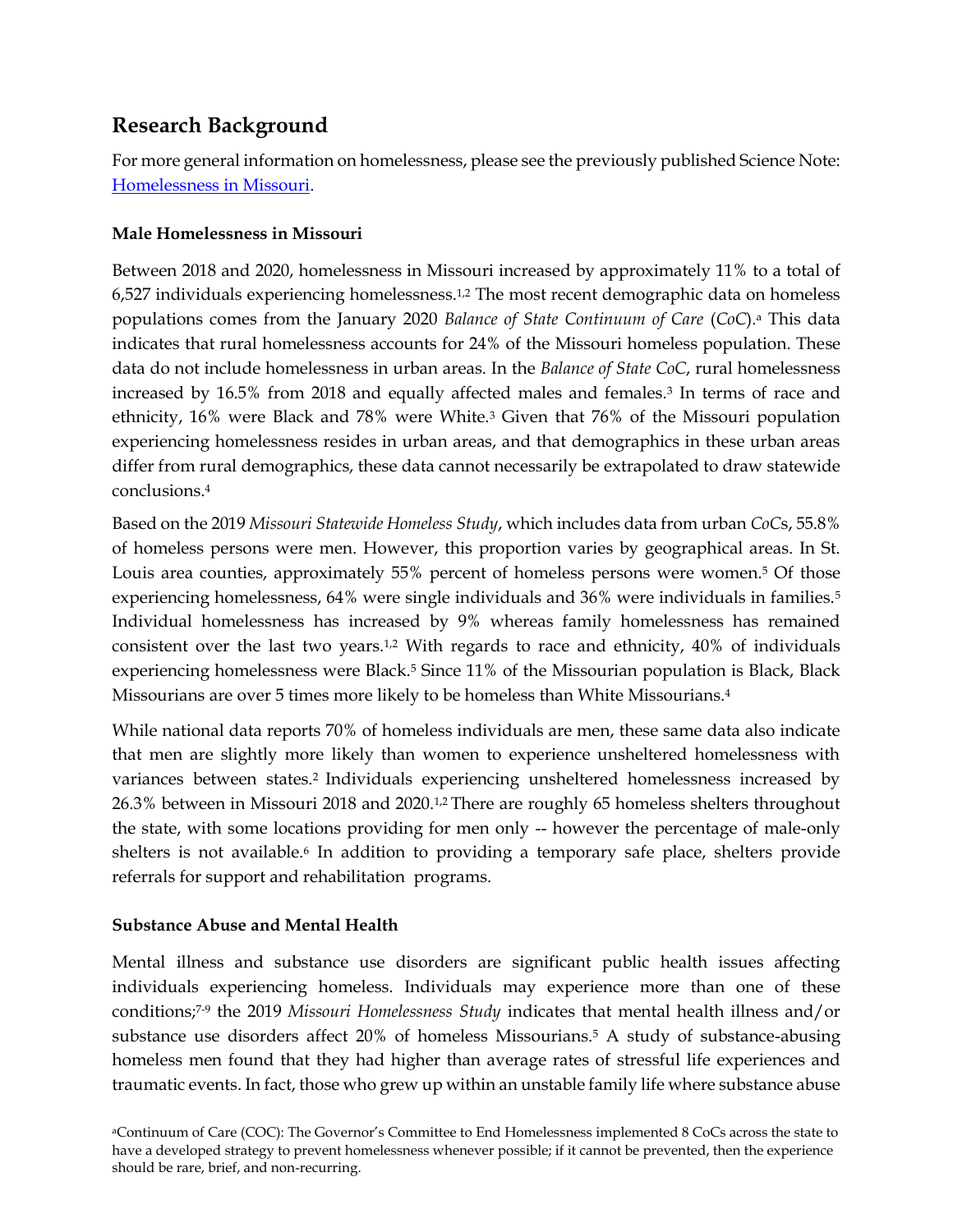and stressful life experiences occurred regularly are more likely to have both substance abuse and mental health disorders later in life.<sup>6</sup> Mental illness and substance abuse are associated with increased emergency and medical costs, which are more costly forms of health care than standard outpatient care.

Programs like Housing First, which helps homeless individuals find immediate housing, remove barriers to housing and supportive services without prerequisites for sobriety or psychiatric treatment. Research has demonstrated that participation in these programs is associated with reduced hospital visits and the associated costs, successful community reintegration, and reduction in homelessness.<sup>10</sup>

#### **Homelessness and Incarcerations**

There is a link between male homelessness and incarceration. In general, homeless individuals are more likely to be arrested for nonviolent offenses such as trespassing, loitering, and acquiring inhabitable living spaces (e.g., park benches).<sup>11</sup> These are often referred to as "quality of life" crimes. Homeless individuals are more likely to be repeat offenders for these low-level offenses, especially for those who are unsheltered. A recent survey of 441 homeless individuals conducted in Denver, Colorado showed approximately 70% of police officer-homeless individual interactions resulted in a citation, and 36% resulted in incarceration.<sup>12</sup> Additionally, 10% of police and homeless encounters resulted in referral to social services and 5% resulted in calling outreach workers.<sup>12</sup>

### Approaches for Re-entry Programs

Re-entry programs that emphasize housing have the potential to break the homelessness-jail cycle. The 2016 *Denver Supportive Housing Social Impact Bond Initiative* (Denver SIB) aimed to increase housing stability and decrease jail stays among homeless individuals using a "Housing First" approach, which prioritizes permanent housing for those experiencing homelessness. The program reduced people's interactions with the criminal justice system with a 34% reduction in police contacts and 40% reduction in subsequent arrests. The program also resulted in decreased net costs to taxpayers for other associated public services (~\$8.6 million), including emergency room visits.<sup>13</sup>

Criminal records can be a barrier to obtaining housing and employment; those who experience homelessness with a criminal record may experience homelessness for longer periods of time.<sup>14,15</sup> Most re-entry programs help individuals find housing before employment. However, research suggests that facilitating employment early is an underutilized yet also effective practice for preventing homelessness and increasing self-sufficiency.16,17